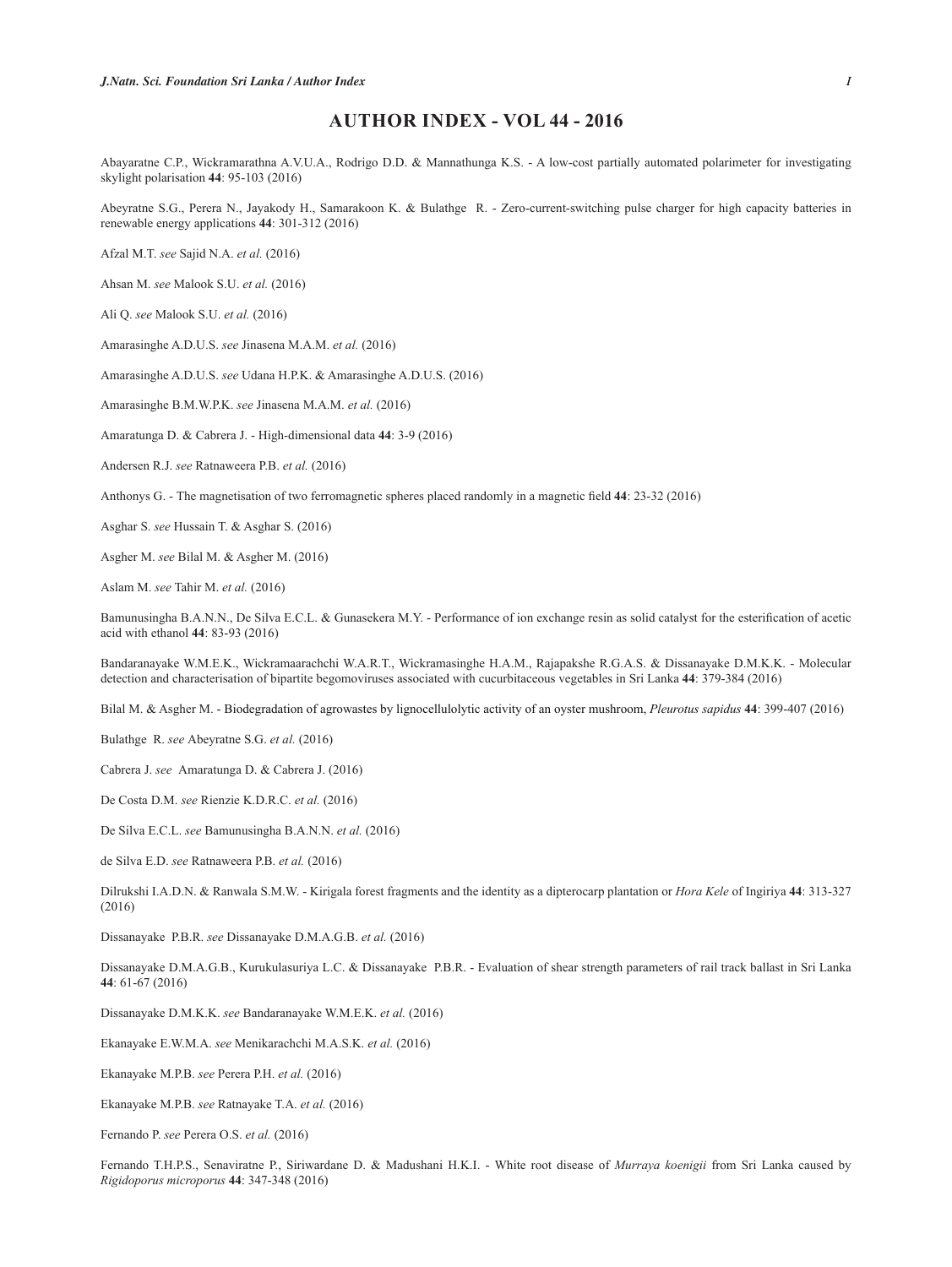Fernando W.S.K. *see* Perera P.H. *et al.* (2016)

Godaliyadda G.M.R.I. *see* Perera P.H. *et al.* (2016)

Godaliyadda G.M.R.I. *see* Ratnayake T.A. *et al.* (2016)

Goonasekara C.L. *see* Pushpakumara P.D. *et al.* (2016)

Gunasekera M.Y. *see* Bamunusingha B.A.N.N. *et al.* (2016)

Gunathilake T.R. *see* Vidhanaarachchi V.R.M. *et al.* (2016)

Gunatilake J. *see* Herath D. *et al.* (2016)

Hemachandra K.S. & Perera M.C.D. - Assessment of the egg parasitoid guild of rice leaf folder, *Cnaphalocrocis medinalis* (Guenee): a search for biocontrol agents **44**: 185-192 (2016)

Herath D., Pitawala A. & Gunatilake J. - Heavy metals in road deposited sediments and road dusts of Colombo Capital, Sri Lanka **44**: 193-202 (2016)

Herath H.M.S.P.B. *see* Perera P.H. *et al.* (2016)

Herath H.M.T., Rajapakse D., Wimalasena S. & Weerasooriya M.K.B. - Zinc content and prediction of bio-availability of zinc in some locally grown rice (*Oryza sativa* L.) varieties in Sri Lanka **44**: 291-299 (2016)

Hussain T. & Asghar S. - Chi-square based hierarchical agglomerative clustering for web sessionization **44**: 211-222 (2016)

Hussain Z. *see* Tahir M. *et al.* (2016)

Jahan M.A.C.A. & Ragel R.G. - Reproducing tables in scanned documents **44**: 367-377 (2016)

Jayakody H. *see* Abeyratne S.G. *et al.* (2016)

Jayathilake Y.M.C.D. *see* Madhushani W.V.T. *et al.* (2016)

Jayawardana B.C. *see* Perera O.S. *et al.* (2016)

Jinasena M.A.M., Amarasinghe A.D.U.S., Amarasinghe B.M.W.P.K. & Prashantha M.A.B. - Extraction and degradation of chlorophyll *a* and *b* from *Alternanthera sessilis* **44**: 11-21 (2016)

Kapilan R. - Characterisation of purified protease from *Bacillus subtilis* BS166 44: 243-248 (2016)

Kapoor D.S. *see* Singh K.J. *et al.* (2016)

Karunaratne D.N. *see* Menikarachchi M.A.S.K. *et al.* (2016)

Karunaratne V. *see* Menikarachchi M.A.S.K. *et al.* (2016)

Katuwavila K.A.N.P. *see* Menikarachchi M.A.S.K. *et al.* (2016)

Kaushalya C.H.T.C. *see* Wickramarachchi P.A.S.R. *et al.* (2016)

Kohli A.K. *see* Ratan R. *et al.* (2016)

Kohli A.K. *see* Singh K.J. *et al.* (2016)

Kohli P.G. *see* Ratan R. *et al.* (2016)

Kulasooriya S.A. & Magana-Arachchi D.N. - Nitrogen fixing cyanobacteria: their diversity, ecology and utilization with special reference to rice cultivation **44**: 111-128 (2016)

Kulatunga D.D.S. *see* Sasabuchi S. & Kulatunga D.D.S. (2016)

Kurukulasuriya L.C. *see* Dissanayake D.M.A.G.B. *et al.* (2016)

Liyanage G.Y. & Manage P.M. - Isolation and characterisation of oil degrading bacteria from coastal waters and sediments from three locations in Sri Lanka **44**: 351-358 (2016)

Liyanage R. *see* Perera O.S. *et al.* (2016)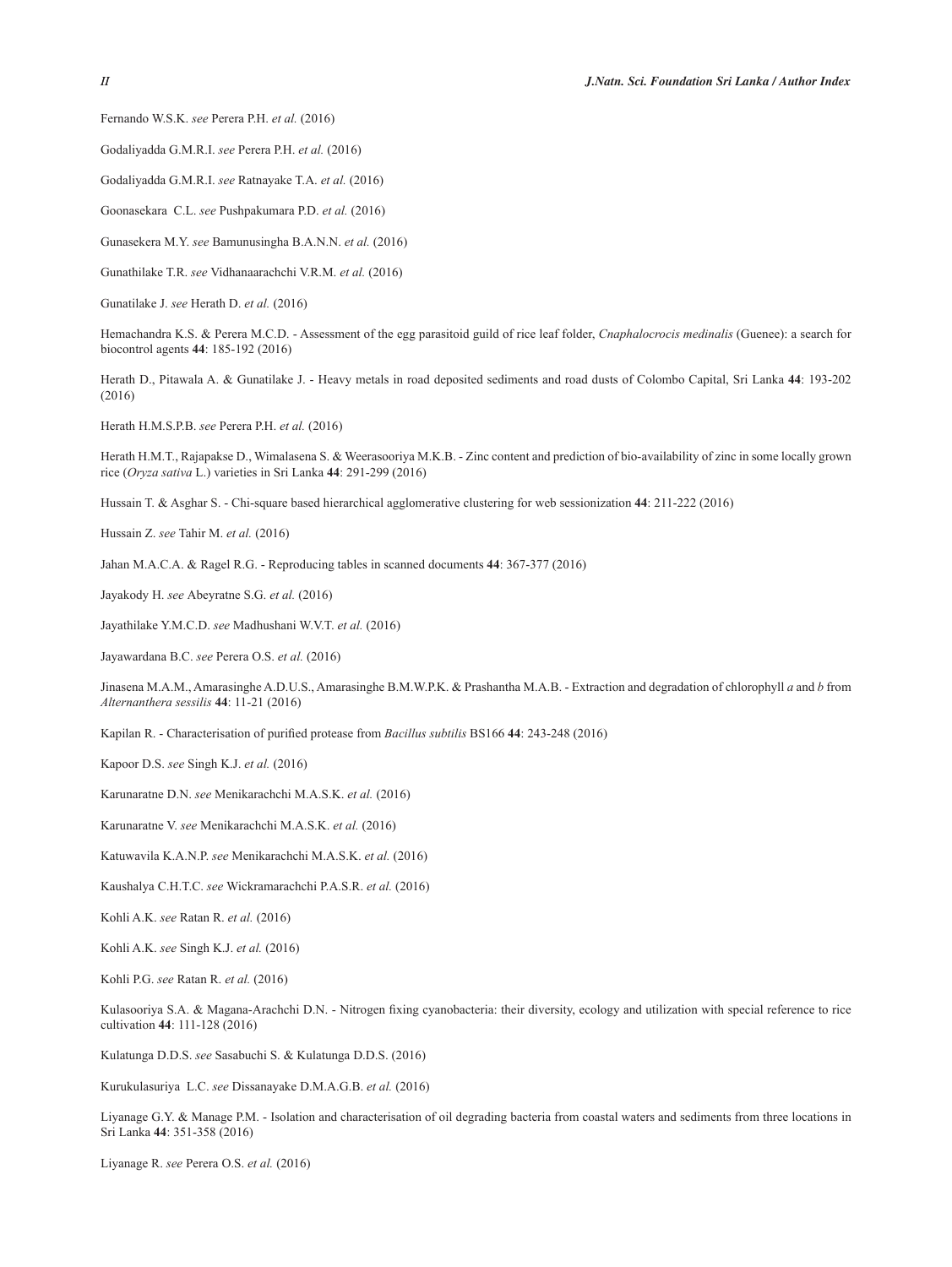## *J.Natn. Sci. Foundation Sri Lanka / Author Index III*

Lokupitiya E. - Country-specific emission factors for methane emission from enteric fermentation: a case study from a non-annex 1 country 44: 137-144 (2016)

Madhushani W.V.T., Jayathilake Y.M.C.D., Perera K.S. & Vidanapathirana K.P. - Effect of cation size of iodide salt in the electrolyte on the performance of dye sensitised solar cells **44**: 77-81 (2016)

Madushani H.K.I. *see* Fernando T.H.P.S. *et al.* (2016)

Magana-Arachchi D.N. *see* Kulasooriya S.A. & Magana-Arachchi D.N. (2016)

Malook S.U., Ali Q., Ahsan M., Shabaz M.K., Waseem M. & Mumtaz A. - Combining ability analysis for evaluation of maize hybrids under drought stress **44**: 223-230 (2016)

Manage P.M. *see* Liyanage G.Y. & Manage P.M. (2016)

Mannathunga K.S. *see* Abayaratne C.P. *et al.* (2016)

Menikarachchi M.A.S.K., Katuwavila K.A.N.P., Ekanayake E.W.M.A., Thevanesam V., Karunaratne V. & Karunaratne D.N. - Release behaviour of amoxicillin from chitosan coated liposomes derived from eggs **44**: 167-173 (2016)

Mohotti K.M. *see* Senanayake P.D. *et al.* (2016)

Mohotti K.M. *see* Senanayake P.D. *et al.* (2016)

Mumtaz A. *see* Malook S.U. *et al.* (2016)

Muntakim A.H., Siddiquee M.S.A. & Udagepola K.P. - Finite element simulation of the effect of loading rate on the stress-strain behaviour of Albany sand **44**: 203-209 (2016)

Nettasinghe D.B.W. *see* Ratnayake T.A. *et al.* (2016)

Paranagama P.A. *see* Senanayake P.D. *et al.* (2016)

Paranagama P.A. *see* Senanayake P.D. *et al.* (2016)

Paranagama P.A. *see* Wickramarachchi P.A.S.R. *et al.* (2016)

Perera H.K.I. - PAGE - a simple method to detect the protective effects of medicinal plants against sugar induced protein damage **44**: 105-107 (2016)

Perera K. *see* Rajapaksha K.W.G.D.H. & Perera K. (2016)

Perera K.S. *see* Madhushani W.V.T. *et al.* (2016)

Perera M.C.D. *see* Hemachandra K.S. & Perera M.C.D. (2016)

Perera N. *see* Abeyratne S.G. *et al.* (2016)

Perera O.S., Liyanage R., Weththasinghe P., Jayawardana B.C., Vidanarachchi J.K., Fernando P. & Sivakanesan R. - Modulating effects of cowpea incorporated diets on serum lipids and serum antioxidant activity in Wistar rats **44**: 69-76 (2016)

Perera P.H., Herath H.M.S.P.B., Fernando W.S.K., Ekanayake M.P.B., Godaliyadda G.M.R.I. & Wijayakulasooriya J.V. - Online tracking and event clustering for vision systems **44**: 385-397 (2016)

Pitawala A. *see* Herath D. *et al.* (2016)

Prabodanie R.A.R. - Optimal positioning of groundwater supply wells in residential areas with uncertain information **44**: 233-242 (2016)

Prashantha M.A.B. *see* Jinasena M.A.M. *et al.* (2016)

Premarathne P.H. *see* Pushpakumara P.D. *et al.* (2016)

Pushpakumara P.D., Premarathne P.H. & Goonasekara C.L. - Characterisation of B cell epitopes of dengue virus NS1 protein using bioinformatics approach **44**: 417-425 (2016)

Qadir M.A. *see* Sajid N.A. *et al.* (2016)

Ragel R.G. *see* Jahan M.A.C.A. & Ragel R.G. (2016)

Rajapakse D. *see* Herath H.M.T. *et al.* (2016)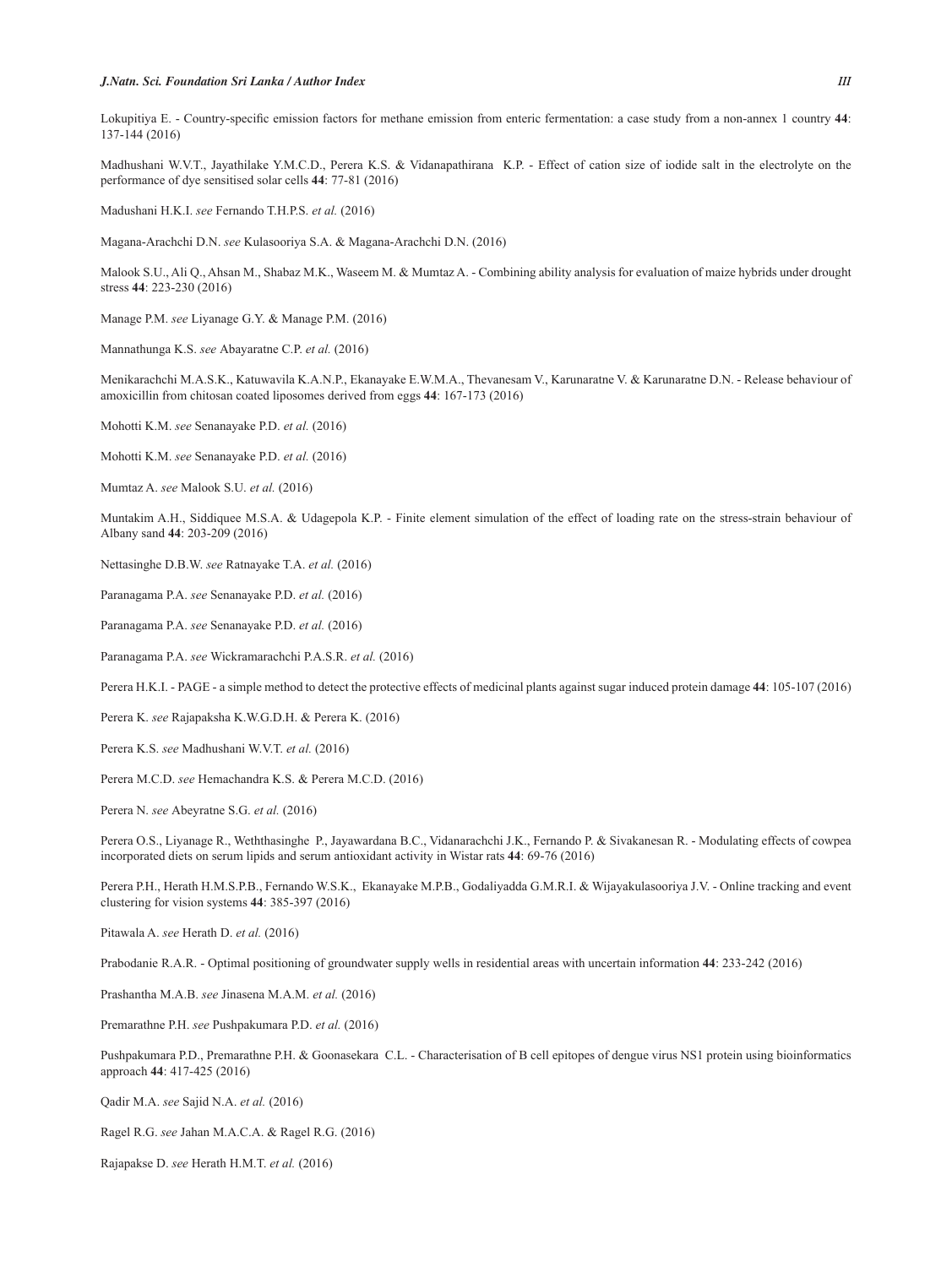Rajapaksha K.W.G.D.H. & Perera K. - Wind speed analysis and energy calculation based on mixture distributions in Narakkalliya, Sri Lanka **44**: 409-416 (2016)

Rajapakshe R.G.A.S. *see* Bandaranayake W.M.E.K. *et al.* (2016)

Ranwala S.M.W. *see* Dilrukshi I.A.D.N. & Ranwala S.M.W. (2016)

Rasangika W.P.M. *see* Wickramarachchi P.A.S.R. *et al.* (2016)

Ratan R., Kohli P.G., Sharma S.K. & Kohli A.K. - Un-supervised segmentation and quantisation of malignancy from breast MRI images **44**: 437- 442 (2016)

Ratnaweera P.B., de Silva E.D., Wijesundera R.L.C. & Andersen R.J. - Antimicrobial constituents of *Hypocrea virens*, an endophyte of the mangrove-associate plant *Premna serratifolia* L. **44**: 43-51 (2016)

Ratnayake S.P. - Bioconcentration modelling of alcohol ethoxylates by quantitative structure activity relationship approach: a first look 44: 443-450 (2016)

Ratnayake T.A., Nettasinghe D.B.W., Godaliyadda G.M.R.I., Ekanayake M.P.B. & Wijayakulasooriya J.V. - An information rich subspace separation for non-stationary signal classification 44: 257-271 (2016)

Rienzie K.D.R.C., Wickramaarachchi W.A.R.T., De Costa D.M. & Wijesooriya W.M.G.U. - Molecular detection and characterisation of begomovirus causing bean yellowing disease in Sri Lanka **44**: 249-255 (2016)

Rodrigo D.D. *see* Abayaratne C.P. *et al.* (2016)

Sajid N.A., Afzal M.T. & Qadir M.A. - Multi-label classification of computer science documents using fuzzy logic 44: 155-165 (2016)

Samarakoon K. *see* Abeyratne S.G. *et al.* (2016)

Samaratunge I.N. *see* Wickramarachchi P.A.S.R. *et al.* (2016)

Sasabuchi S. & Kulatunga D.D.S. - On the powers of tests for homogeneity of regression coefficient vectors under synchronised order restrictions **44**: 53-60 (2016)

Senanayake P.D., Mohotti K.M. & Paranagama P.A. - Identification and substrate utilisation of fungi associated with low country live wood termite, *Glyptotermes dilatatus* Bugnion & Popoff and the host plant, *Camellia sinensis* L.O. Kuntze **44**: 175-184 (2016)

Senanayake P.D., Mohotti K.M. & Paranagama P.A. - Volatile constituents of tea stems (*Camellia sinensis* L.O. Kuntze) as semiochemicals to attract low country live wood termite, (*Glyptotermes dilatatus* Bugnion & Popoff) in Sri Lanka **44**: 33-42 (2016)

Senaviratne P. *see* Fernando T.H.P.S. *et al.* (2016)

Shabaz M.K. *see* Malook S.U. *et al.* (2016)

Sharma A. *see* Singh K.J. *et al.* (2016)

Sharma S.K. *see* Ratan R. *et al.* (2016)

Siddiquee M.S.A. *see* Muntakim A.H. *et al.* (2016)

Singh K.J., Kapoor D.S., Sharma A. & Kohli A.K. - Multi-level threshold based edge detector using logical operations **44**: 145-154 (2016)

Siriwardane D. *see* Fernando T.H.P.S. *et al.* (2016)

Sivakanesan R. *see* Perera O.S. *et al.* (2016)

Somathilake L.W. & Wedagedera J.R. - Investigation of branching structure formation by solutions of a mathematical model of pattern formation in coral reefs **44**: 427-436 (2016)

Suranjith W.C. *see* Vidhanaarachchi V.R.M. *et al.* (2016)

Tahir M., Aslam M. & Hussain Z. - Estimation of parameters of the 3-component mixture of Pareto distributions using type-I right censoring under Bayesian paradigm **44**: 329-345 (2016)

Thevanesam V. *see* Menikarachchi M.A.S.K. *et al.* (2016)

Udagepola K.P. *see* Muntakim A.H. *et al.* (2016)